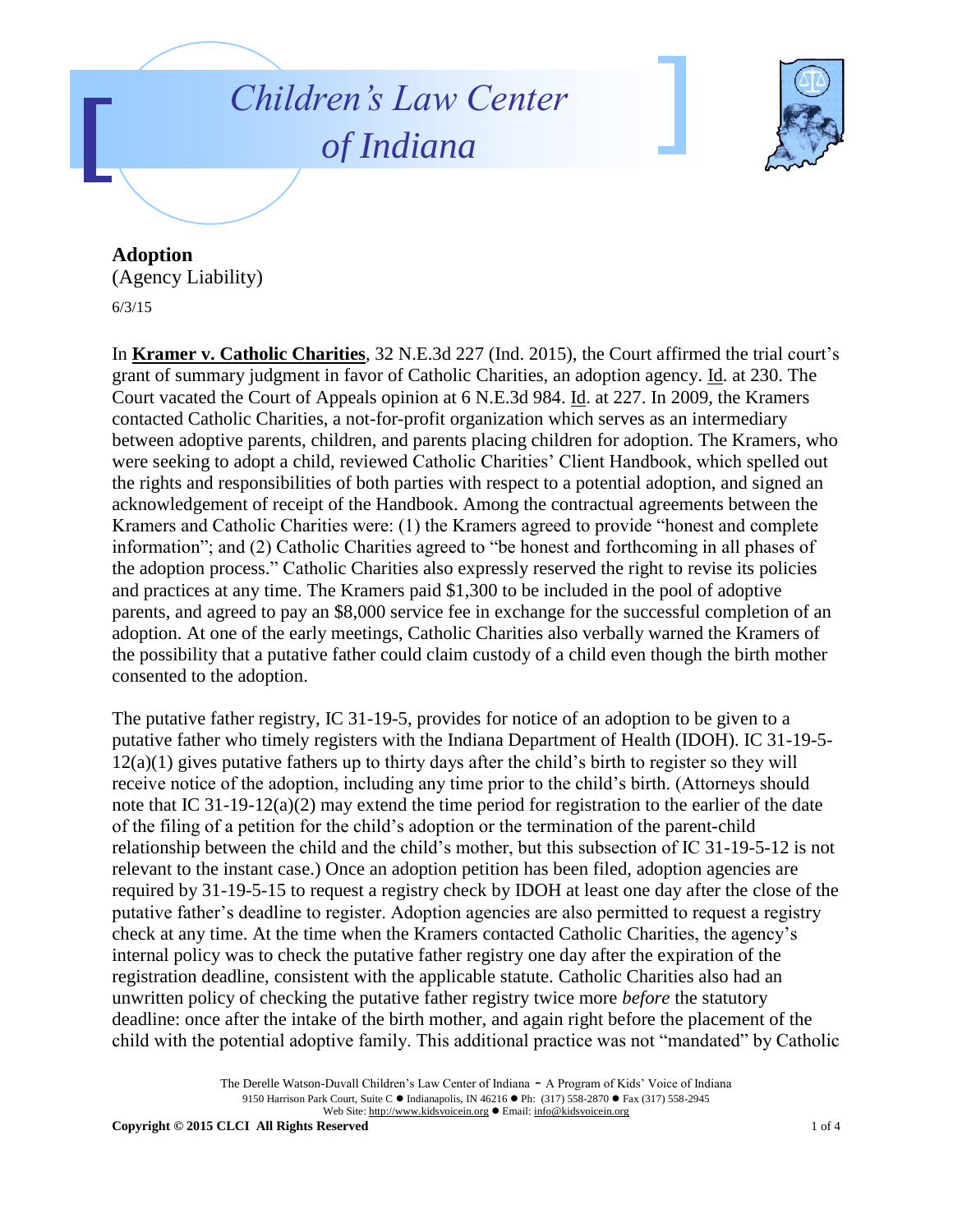Charities. Catholic Charities did not disclose the written policy or the informal practice to the Kramers. Catholic Charities simply warned the Kramers that a putative father could register at any time prior to the expiration of the 30-day deadline.

Catholic Charities placed a baby with the Kramers on May 3, 2010. The baby was born on May 1, 2010, and the birth mother consented to the baby's adoption on May 2, 2010. The birth mother indicated to Catholic Charities that there were two potential fathers, but she declined to give their names. On May 25, 2010, and again on June 1, 2010, Catholic Charities requested that IDOH check whether anyone had registered as the baby's putative father. The first check revealed no registered putative father, as sworn by the IDOH administrator of the putative father registry. The second search revealed that a putative father had registered on April 27, 2010. Neither party nor IDOH could explain why the putative father's registration was not discovered in the first search. The Kramers petitioned to adopt the baby, and the putative father contested the adoption petition. The putative father's paternity was established by DNA test and he received full custody of the baby in early January, when she was eight months old.

The Kramers sued Catholic Charities for negligence, alleging that Catholic Charities should have checked the registry prior to placing the baby with them, and should have notified them of its failure to do so. Catholic Charities moved for summary judgment, arguing that releases signed by the Kramers barred their negligence claim, and that Catholic Charities had satisfied any duty owed to the Kramers by complying with the putative father registry statute. The trial court granted summary judgment for Catholic Charities, and the Kramers appealed.

**The Court opined that the Kramers failed to demonstrate that Catholic Charities had any duties with respect to the putative father registry in excess of its statutory obligations.** Id. at 231. The Court noted Indiana Trial Rule 56(C), which states that summary judgement is appropriate where "the designated evidentiary matter shows that there is no genuine issue as to any material fact and that the moving party is entitled to judgment as a matter of law." Id. at 230. Quoting Pfenning v. Lineman, 947 N.E.2d 392, 396-97 (Ind. 2011), the Court observed that, "[t]he party moving for summary judgment bears the initial burden to establish its entitlement to summary judgment. Only then does the burden fall upon the non-moving party to set forth specific facts demonstrating a genuine issue for trial." Kramer at 231. The Court's review is de novo as to application of the law, and the Court will affirm a grant of summary judgment upon any theory supported by the evidence in the record. Woodruff v. Ind. Family & Soc. Servs. Admin., 964 N.E.2d 784, 790 (Ind. 2012). Kramer at 231. The Court noted that summary judgment is appropriate when the undisputed material evidence negates one element of a negligence claim. Rhodes v. Wright, 805 N.E.2d 382, 385 (Ind. 2004). Kramer at 231.

The Kramers alleged that Catholic Charities had committed the tort of negligence, which has three elements: (1) a duty owed by the defendant to the plaintiff; (2) a breach of that duty; and (3) injury to the plaintiff resulting from the defendant's breach. Id. Catholic Charities asserted it "breached no duty" to the Kramers because it checked the putative father registry one day after the closure of the registration deadline, in compliance with IC 31-19-5-15(b)(1). The Court observed that, while compliance with statutory standards is not conclusive per se as to lack of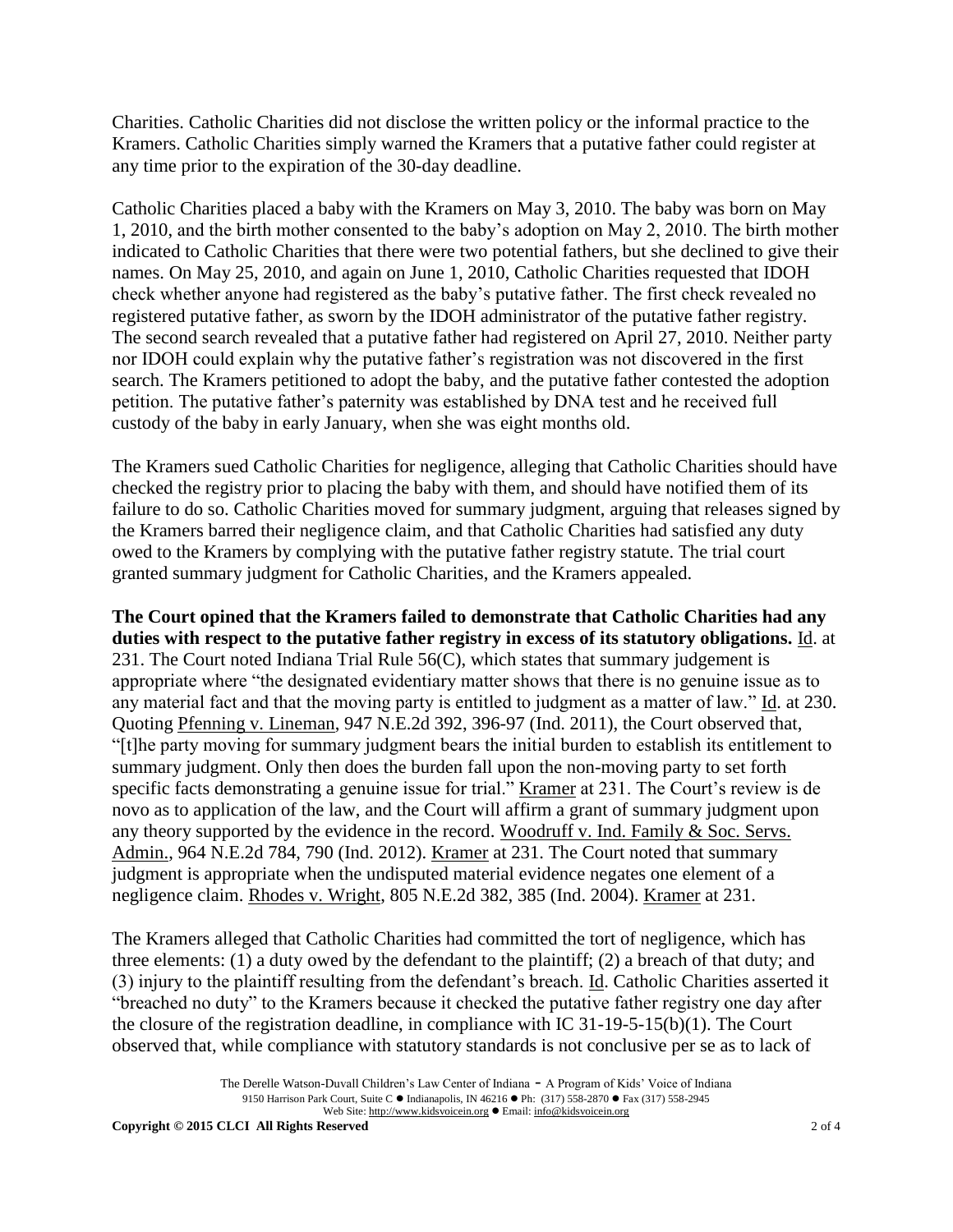negligence, it is certainly *evidence* of lack of negligence (emphasis in opinion). Id. The Court noted that the Indiana Court of Appeals has held that a movant's compliance with statutory requirements is sufficient to award summary judgment on a negligence claim, in the absence of competent evidence designated by the non-movant which would demonstrate either noncompliance or the existence of a higher duty (multiple citations omitted). Id. at 231-32. The Court noted that the parties agreed Catholic Charities complied with IC 31-19-5-15 by checking the putative father registry on the  $31<sup>st</sup>$  day after the baby's birth, the minimum statutory standard for adoption agencies. Id. at 232. Noting that this constituted a prima facie showing of both the extent of Catholic Charities' duty with respect to the registry and the satisfaction of that duty, the Court held that the Kramers bore the burden to set forth specific facts showing there was a genuine issue for trial. Id.

The Kramers claimed that Catholic Charities had a duty to check the registry prior to the baby's placement, but cited no authority beyond Catholic Charities' informal practice of conducting preplacement checks. The Court cited Wal-Mart Stores, Inc., v. Wright, 774 N.E.2d 891, 894-95 (Ind. 2002), which held that such informal practices, standing alone, do not "tend[ ] to show the degree of care recognized by [the defendant] as ordinary care"...and thus are only admissible before a jury "with an express caution that they are merely evidentiary and not to serve as a legal standard." Kramer at 232. The Court found the Kramers failed to raise a genuine issue of fact as to whether Catholic Charities assumed a duty to conduct a pre-placement check on the Kramers' behalf. Id. at 232-233.

The Kramers also argued that Catholic Charities had a duty to disclose its failure to check the registry prior to the baby's placement (in violation of its informal practice to do so) because the Kramers and Catholic Charities were in a fiduciary relationship. The Court found that Catholic Charities did not assume any such duty under the terms of its agreement with the Kramers. Id. at 234. Citing Restatement (Third) of Agency section 8.11 n.b. (2006), the Court observed that a duty of disclosure may be limited by the agreement of the parties. Id. The Court found that the terms of the parties' agreement limited any inherent duty of Catholic Charities to disclose its compliance or noncompliance with its own informal practices. Id.

The Kramers also claimed that there was a reasonable foreseeability of harm to them on the part of Catholic Charities because the Kramers would have delayed placement of the baby with them until the registry check had been completed. The Court found that injury to the Kramers was reasonably foreseeable based on Catholic Charities' conduct, which favored the imposition of a duty. Id. at 235. The Court noted that adoption agencies have statutorily required duties to all parties involved (multiple citations omitted). Id. The Court was reticent to impose additional, heightened requirements, as a matter of common law, given the degree of regulation to which Catholic Charities was already subjected to by statute. Id. The Court noted that the Indiana legislature had the power to impose broader duties on adoption agencies, including a requirement to check the putative father registry prior to the placement of a child with potential adoptive parents when the father is unknown. Id. at n.8. The Court found it plausible that a disclosure that the putative father registry had not been checked would have prevented the emotional harm suffered by the Kramers, and that the burden of informing the Kramers of its noncompliance